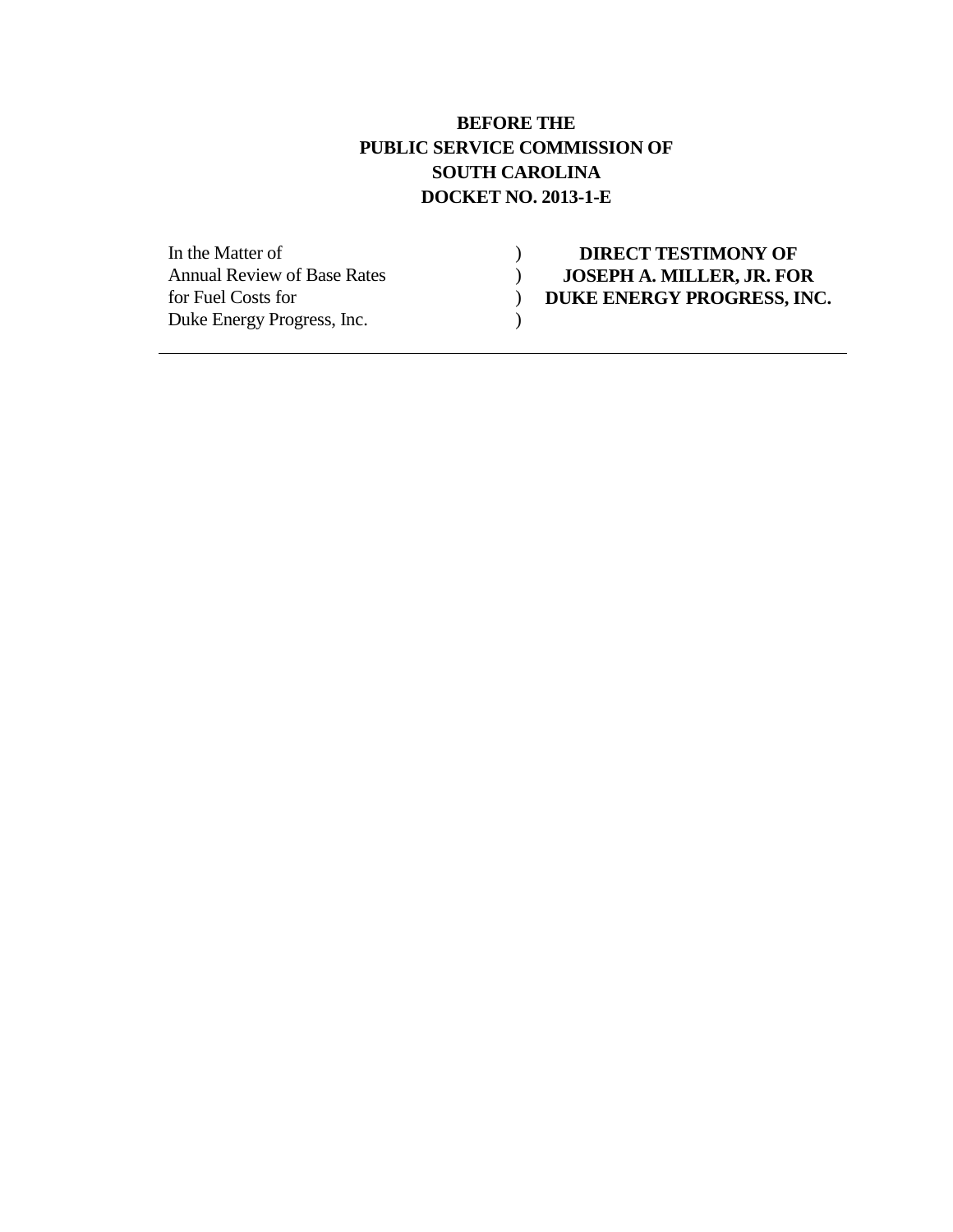#### **Q. PLEASE STATE YOUR NAME AND BUSINESS ADDRESS.**

- A. My name is Joseph A. Miller, Jr. and my business address is 526 South Church Street, Charlotte, North Carolina 28202.
- 

#### **Q. BY WHOM ARE YOU EMPLOYED AND IN WHAT CAPACITY?**

 A. I am General Manager of Strategic Engineering for Duke Energy Business Services, LLC ("DEBS"), which is a service company subsidiary of Duke Energy Corporation ("Duke Energy") that provides services to Duke Energy and its subsidiaries, including Duke Energy Progress, Inc. ("DEP" or "the Company").

## **Q. PLEASE BRIEFLY DESCRIBE YOUR EDUCATIONAL AND PROFESSIONAL BACKGROUND.**

 A. I graduated from Purdue University with a Bachelor of Science degree in mechanical engineering. I also completed twelve post graduate level courses in Business Administration at Indiana State University. My career began with Duke Energy (d/b/a Public Service of Indiana or "PSI") in 1991 as a staff engineer at Duke Energy Indiana's Cayuga Steam Station. Since that time, I have held various roles of increasing responsibility in the generation engineering, maintenance, and operations areas, including the role of station manager, first at Duke Energy 18 Kentucky's East Bend Steam Station, followed by Duke Energy Ohio's Zimmer Steam Station. I was named General Manager of Analytical and Investments Engineering in 2010, and was named to my current role in July 2012 following the merger between Duke Energy and Progress Energy, Inc.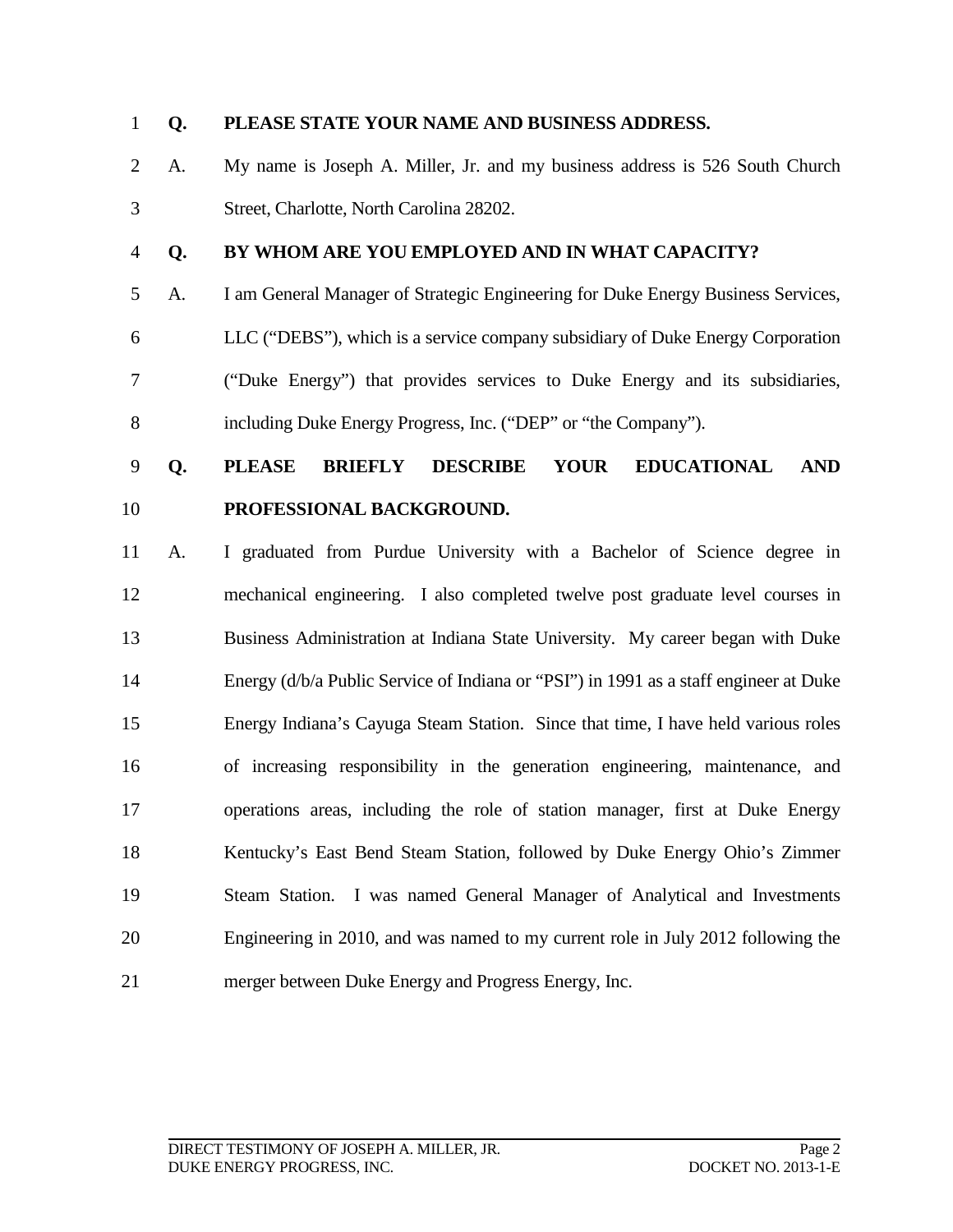## **Q. WHAT ARE YOUR DUTIES AS GENERAL MANAGER OF STRATEGIC ENGINEERING?**

 A. My responsibilities include environmental compliance planning and strategy, fuel flexibility, assessment of new technology developments, and analysis of plant retirements and new fossil generation for the Company's fleet of fossil and hydroelectric ("hydro" and collectively, "fossil/hydro") facilities.

### **Q. HAVE YOU TESTIFIED BEFORE THIS COMMISSION IN ANY PRIOR PROCEEDINGS?**

 A. Yes. I testified before this Commission in Duke Energy Carolinas, LLC's 2012 annual fuel proceeding in Docket No. 2012-3-E. I have also testified on behalf of Duke Energy in proceedings before other state commissions, most recently in January 2013.

## **Q. WHAT IS THE PURPOSE OF YOUR TESTIMONY IN THIS PROCEEDING?**

 A. The purpose of my testimony is to (1) describe DEP's generation portfolio and changes made since the prior year's filing, as well as those expected in the near term, (2) discuss the performance of DEP's fossil/hydro facilities during the period of March 1, 2012 through February 28, 2013 (the "review period"), (3) provide information on significant outages that occurred during the review period, and (4) discuss DEP's environmental compliance efforts.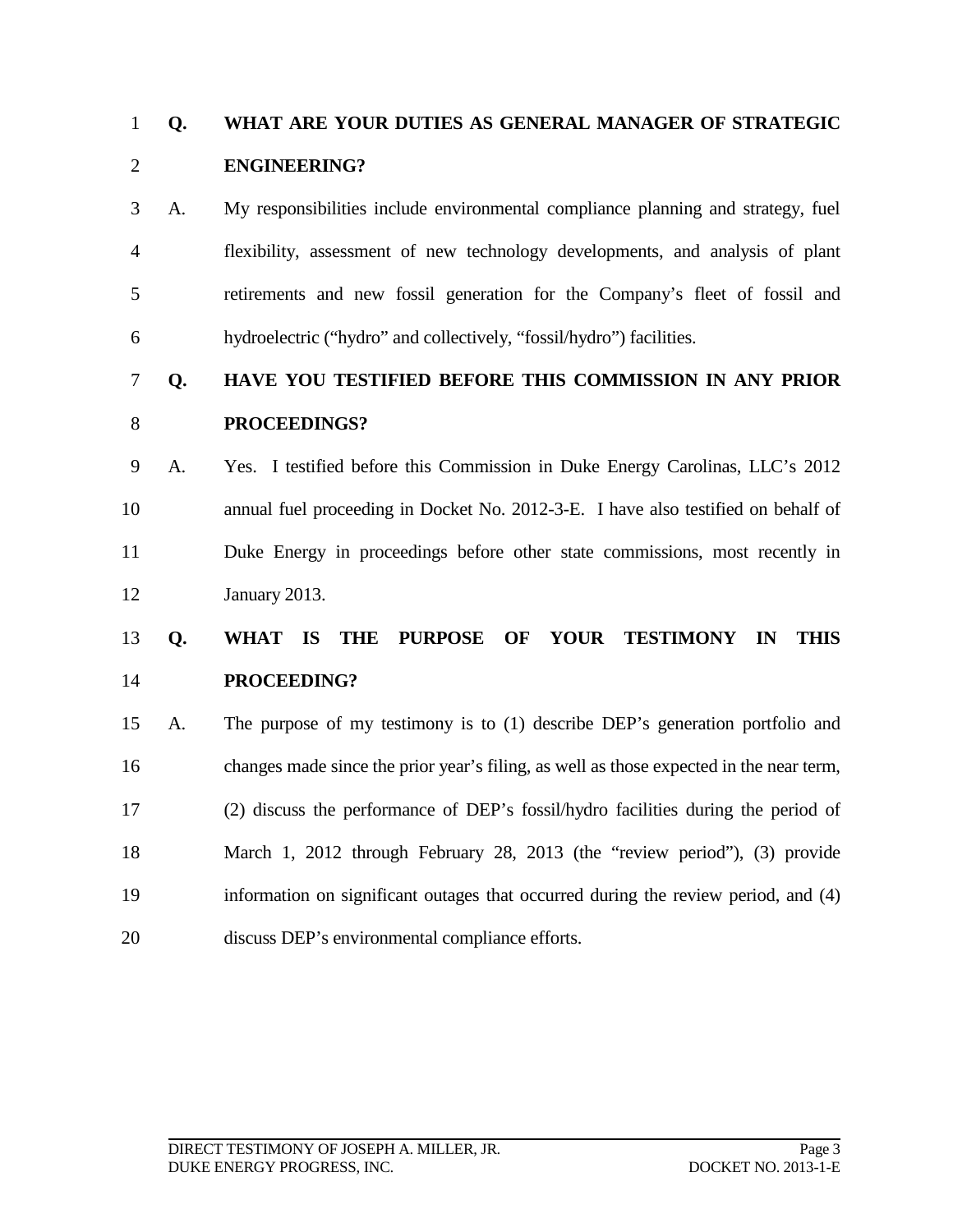## **Q. PLEASE DESCRIBE THE COMPANY'S FOSSIL/HYDRO GENERATION PORTFOLIO.**

3 A. The Company's fossil/hydro generation portfolio consists of  $9,365<sup>1</sup>$  $9,365<sup>1</sup>$  $9,365<sup>1</sup>$  megawatts ("MWs") of generating capacity, made up as follows:

|   | Coal-fired -              | 4,095 MWs           |
|---|---------------------------|---------------------|
| 6 | Hydro -                   | 225 MW <sub>s</sub> |
|   | Combustion Turbines -     | 3,041 MWs           |
|   | Combined Cycle Turbines - | 2,004 MWs           |

 The coal-fired fleet consists of four generating stations and a total of ten units. These units are equipped with emission control equipment, including selective catalytic or selective non-catalytic reduction ("SCR" or "SNCR") equipment for removing nitrogen oxides ("NOx"), and flue gas desulfurization 13 ("FGD" or "scrubber") equipment for removing sulfur dioxide ("SO<sub>2</sub>"). In addition, nine coal-fired units are equipped with low NOx burners. This inventory of coal- fired assets with emission control equipment employed enhances DEP's ability to maintain current environmental compliance and concurrently utilize coal with increased sulfur content – providing flexibility for DEP to procure the best cost options for coal supply.

 The Company has a total of 36 simple cycle combustion turbine ("CT") units, of which 14 are considered the larger group, providing approximately 2,241 MWs of capacity. These 14 units are located at Asheville, Darlington, Richmond County, and Wayne County. Within the fleet of 36, 14 units have NOx control equipment. The 2,004 MWs shown as "Combined Cycle Turbines" ("CC")

<span id="page-3-0"></span>As of 4/1/2013 – includes retirements for early 2013.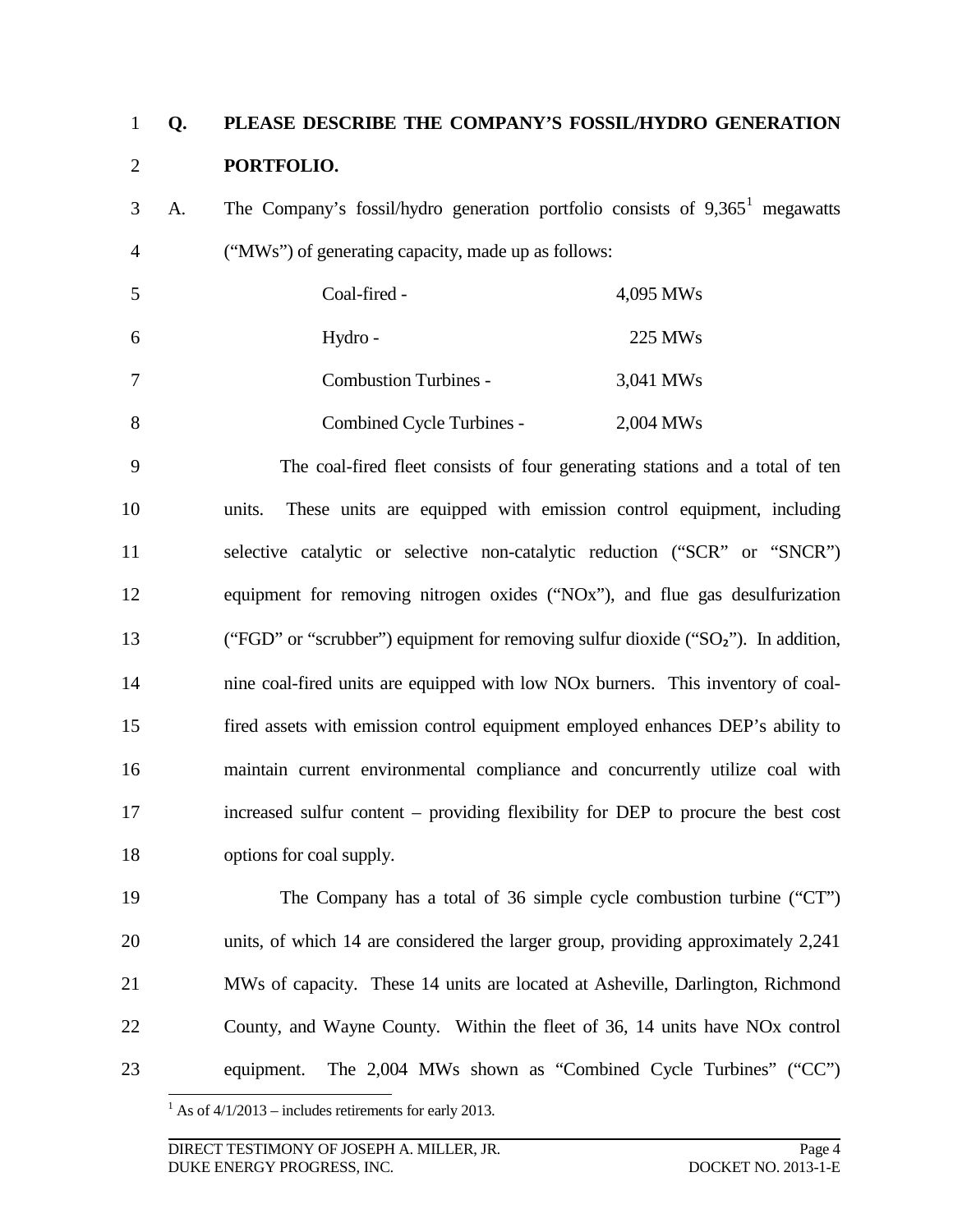represent three power blocks. The Lee Energy Complex has a configuration of three CTs and one steam turbine, and Richmond County has two power blocks consisting of two CTs and one steam turbine. Within these power blocks, the seven CTs are equipped with low NOx burners, SCR equipment, and carbon monoxide volatile organic compound catalysts. The steam turbines do not combust fuel and, therefore, do not require NOx controls. Additionally, DEP's hydro fleet consists of 15 units providing approximately 225 MWs of capacity.

## **Q. WHAT CHANGES HAVE OCCURRED WITHIN THE FOSSIL/HYDRO PORTFOLIO SINCE DEP'S 2012 FUEL FILING?**

 A. Changes within the portfolio include the addition of a combined cycle facility providing 920 MWs of capacity at the Lee Energy Complex ("Lee CC"), which went in-service on December 31, 2012, and is located in Goldsboro, North Carolina. Also within the review period, DEP retired coal-fired units 5 and 6 at Cape Fear, Units 1, 2 and 3 at Lee, and Unit 1 at Robinson. These coal retirements in September and October 2012 reduced capacity by 875 MWs, retiring units that began commercial operations from between 1951 and 1962. The CT fleet was reduced by a total of 144 MWs with the October 2012 and March 2013 retirement of units at Cape Fear and Lee that all began commercial operation between 1968 and 1971. A combination of criteria went into the decisions to retire these units, including the economics of meeting environmental controls and the obsolescence of equipment.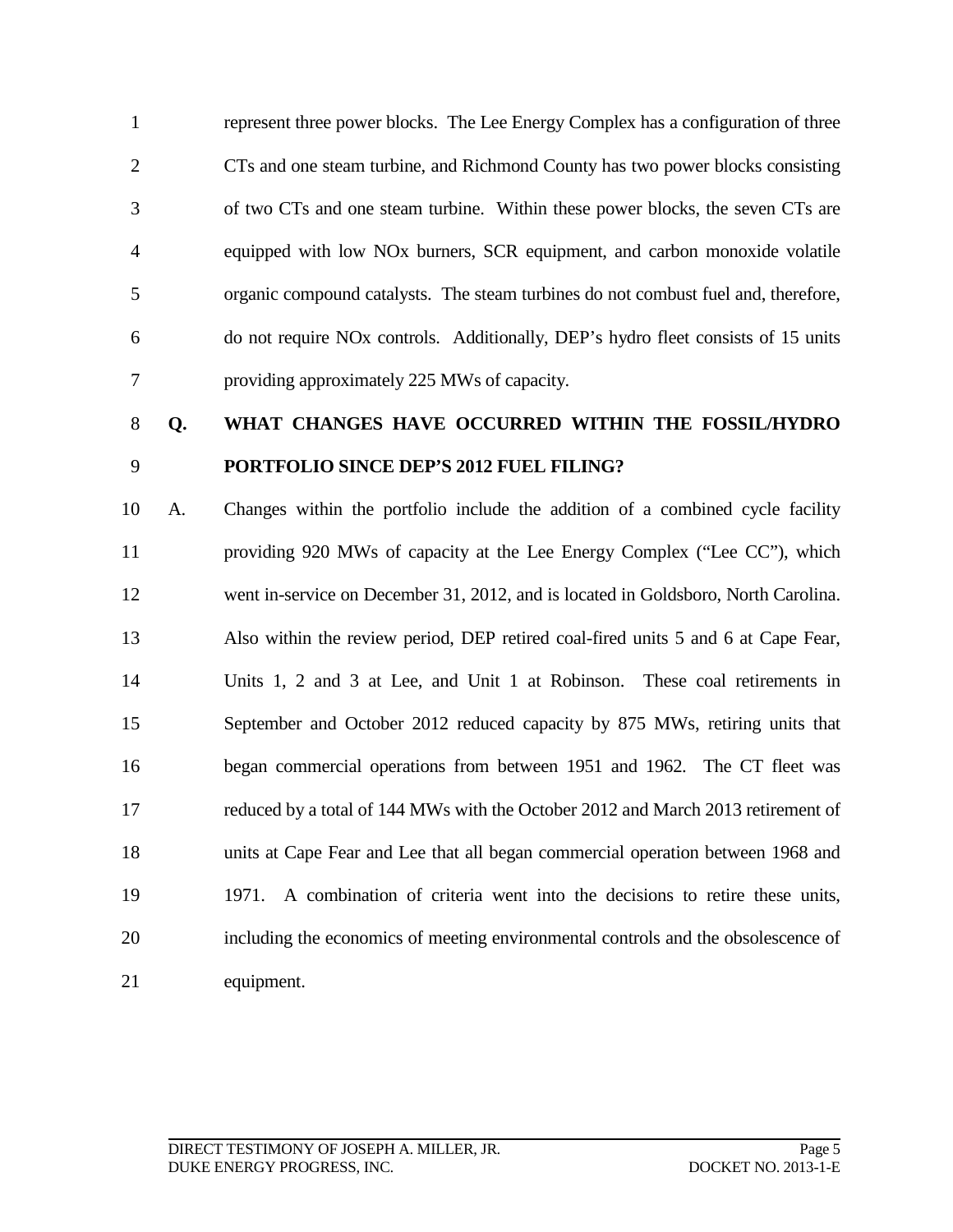#### **Q. ARE OTHER CAPACITY CHANGES EXPECTED WITHIN THE FOSSIL/HYDRO PORTFOLIO BY THE END OF THE BILLING PERIOD?**

 A. Yes, another combined cycle facility is under construction in New Hanover County, North Carolina (the "Sutton CC"). The Sutton CC will provide an additional 625 MWs of capacity and is scheduled to be in service by December 2013. Also at the Sutton facility, coal-fired Units 1, 2 and 3 that began operation in 1954, 1955, and 1972, respectively, are scheduled for retirement by the end of 2013.

# **Q. WHAT ARE DEP'S OBJECTIVES IN THE OPERATION OF ITS FOSSIL/HYDRO FACILITIES?**

 A. The primary objective of DEP's fossil/hydro generation department is to safely provide reliable and cost-effective electricity to DEP's Carolinas customers. The Company achieves this objective by focusing on a number of key areas. Operations personnel and other station employees are well-trained and execute their responsibilities to the highest standards in accordance with procedures, guidelines, and a standard operating model. Like safety, environmental compliance is a "first principle" and DEP works very hard to achieve high level results.

 The Company achieves compliance with all applicable environmental regulations and maintains station equipment and systems in a cost-effective manner to ensure reliability. The Company also takes action in a timely manner to implement work plans and projects that enhance the safety and performance of systems, equipment, and personnel, consistent with providing low-cost power options for DEP's customers. Equipment inspection and maintenance outages are scheduled during the spring and fall months when electricity demand is reduced due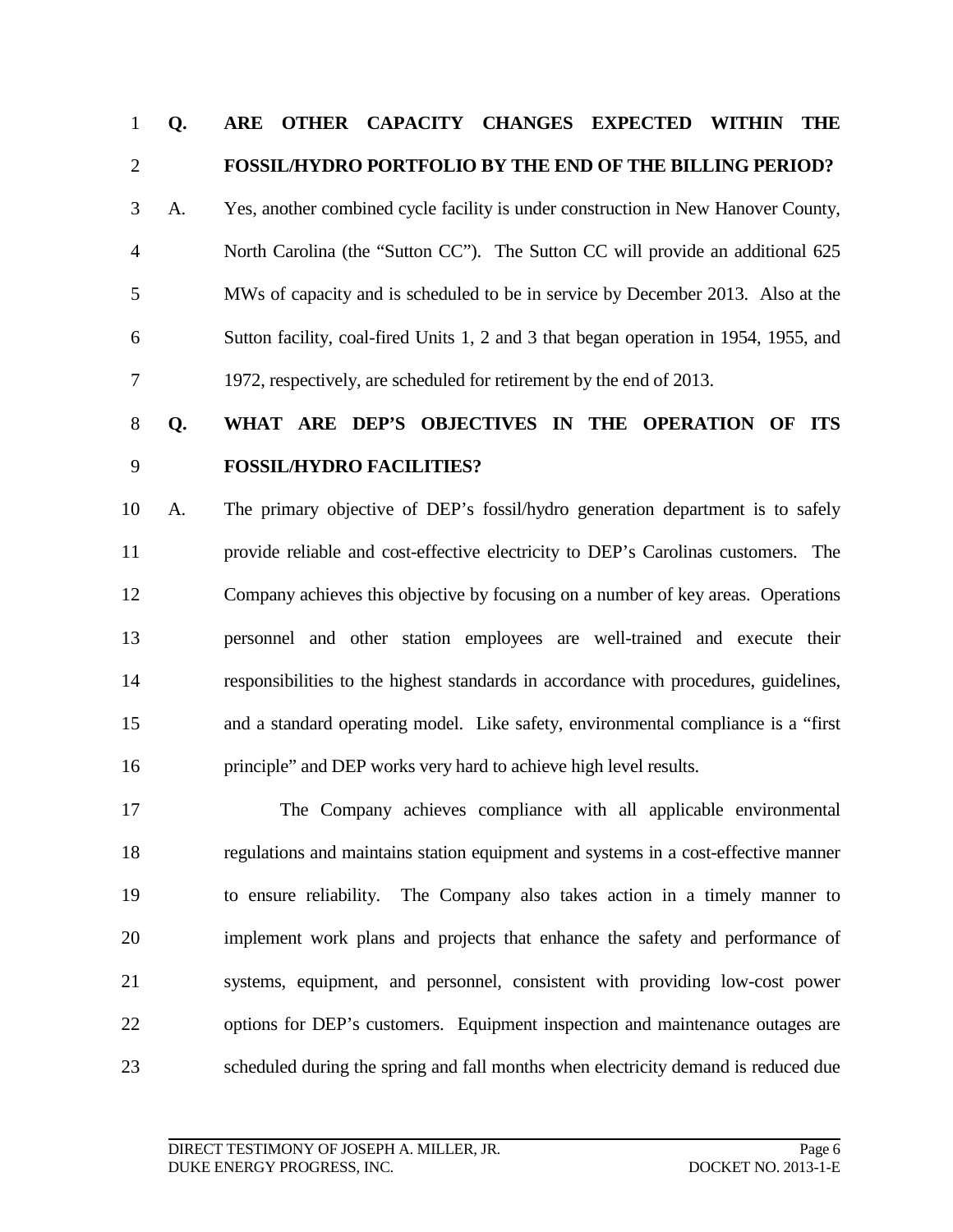to weather conditions. These outages are well-planned and executed with the primary purpose of preparing the unit for reliable operation until the next planned outage.

## **Q. WHAT HAS BEEN THE HEAT RATE OF DEP'S COAL UNITS DURING THE REVIEW PERIOD?**

 A. Heat rate is a measure of the amount of thermal energy needed to generate a given amount of electric energy and is expressed as British thermal units ("Btu") per kilowatt-hour ("kWh"). A low heat rate indicates an efficient fleet that uses less heat energy from fuel to generate electrical energy. Over the review period, the average heat rate for the coal fleet was 10,856 Btu/kWh. The most active units at Asheville, Mayo, Roxboro, and Sutton achieved a heat rate of 10,844 Btu/kWh and the most efficient two units were Roxboro Units 1 and 2, achieving heat rates of 9,551 and 10,204 respectively. The Roxboro units provided the majority (62.5%) of coal-fired generation for DEP.

### **Q. HOW MUCH GENERATION DID EACH TYPE OF GENERATING FACILITY PROVIDE FOR THE REVIEW PERIOD?**

 A. For the review period, DEP's total system generation was 60,246,019 MW hours ("MWHs"), of which 32,498,898 MWHs, or approximately 54%, was provided by the fossil/hydro fleet. The breakdown includes a 34% contribution from the coal- fired stations, approximately 19% contribution from gas facilities, and approximately 1% from hydro facilities.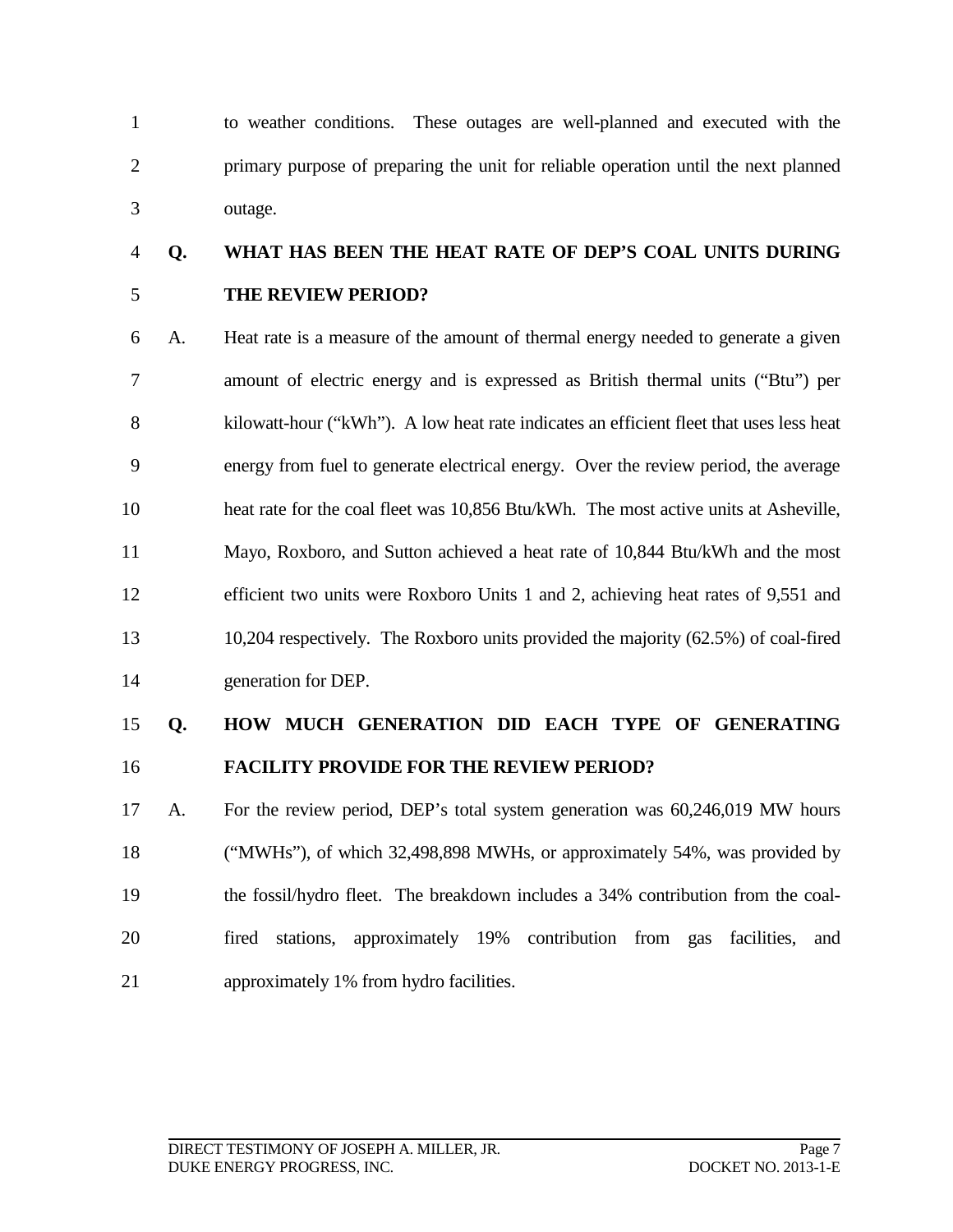## **Q. PLEASE DISCUSS THE OPERATIONAL RESULTS FOR DEP'S FOSSIL/HYDRO FLEET DURING THE REVIEW PERIOD.**

 A. The Company's coal-fired generating units operated efficiently and reliably during the review period. The Company uses two key measures to evaluate the operational performance of coal-fired generating facilities: (1) equivalent availability factor; and (2) capacity factor. Equivalent availability factor refers to the percent of a given time period a facility was available to operate at full power, if needed. Equivalent availability is not affected by the manner in which the unit is dispatched or by the system demands; however, it is impacted by planned and unplanned (*i.e*., forced) outage time. Capacity factor measures the generation that a facility actually produces against the amount of generation that theoretically could be produced in a given time period, based upon its maximum dependable capacity. Capacity factor is affected by the dispatch of the unit to serve customer needs.

 The Company's coal-fired units achieved results of 91.05% equivalent availability factor and 46.65% capacity factor over the review period. During the 2012 peak summer season (June through August 2012), the fleet achieved results of 97.04% equivalent availability factor and 62.32% capacity factor. Utilizing the 18 North American Electric Reliability Council's ("NERC") Generating Availability 19 Report<sup>[2](#page-7-0)</sup> ("NERC Report"), the Company's coal fleet compares very well with availability of the units to operate as needed. The most recently published NERC Report represents the period 2007 through 2011 and indicates an average equivalent availability factor of 83.45% for all North American coal plants. The Company's

<span id="page-7-0"></span><sup>&</sup>lt;sup>2</sup> Typically, the Company obtains this figure from NERC's Generating Unit Statistical Brochure ("NERC Brochure"). The most recent NERC Brochure, however, has not yet been published, and as a result, the Company utilized the published NERC Report.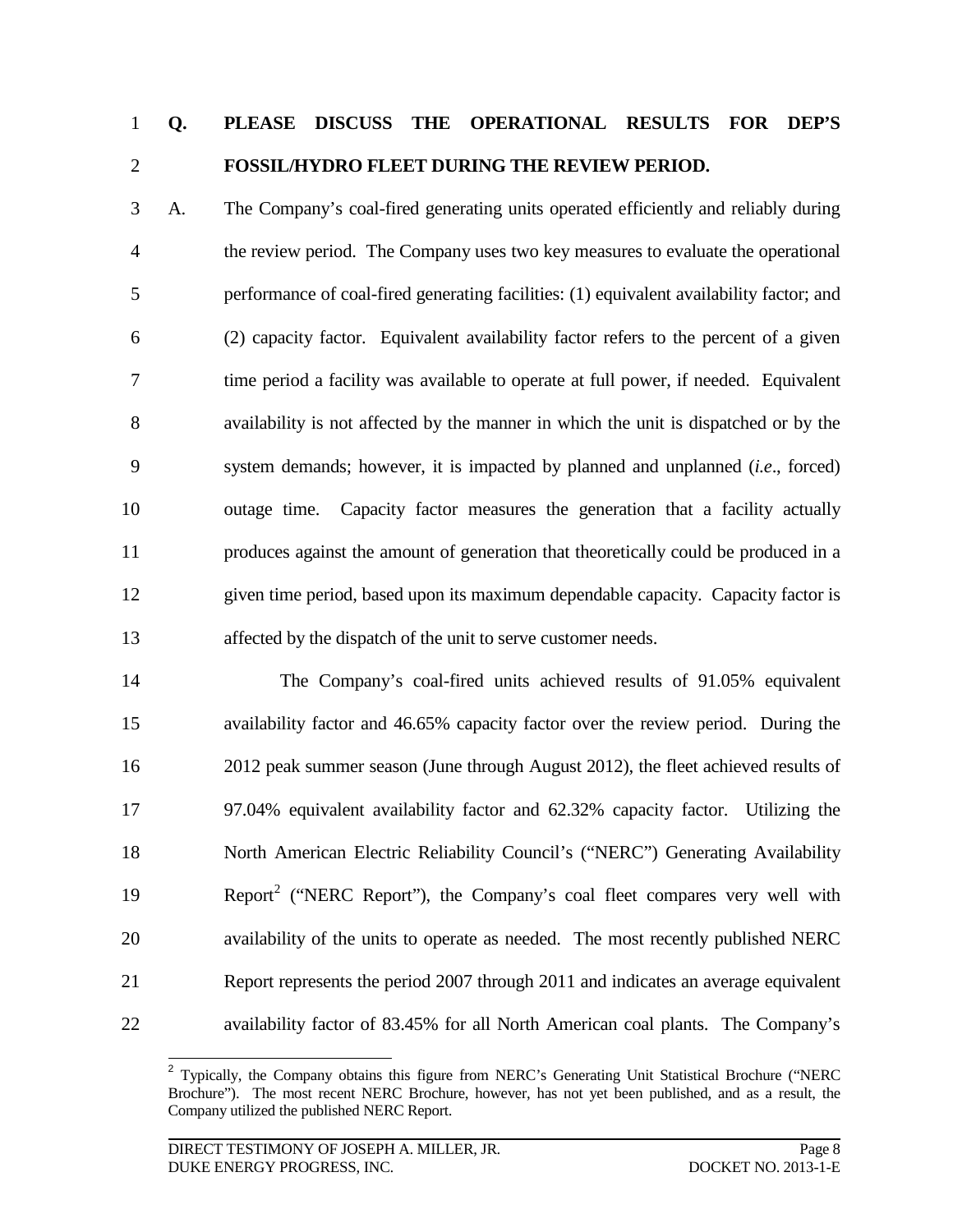capacity factor reflects the generation fleet dispatch impact of historically low natural gas pricing, as discussed by Company witness Weintraub.

 The Company's most active CTs located at Asheville, Darlington, Richmond County, Lee, and Wayne County were available as needed in this time period, with a 98.75% starting reliability, outperforming the average of 97.42% reported in the above referenced NERC Report. The Richmond CC facility reported a capacity factor of 73.02% for the review period which also outperformed the NERC Report average of 40.36%. As noted previously, the Lee CC facility began commercial operation in December 2012 and has performed well as a baseload unit in its first two months of operation, achieving a capacity factor of 80.18%, which is also above 11 the NERC average.

 With an overall availability factor of 97.89%, the hydroelectric fleet had strong operational performance during the review period, and also exceeded the NERC reported average availability factor of 85.22%.

 These performance results are indicative of safe, high quality operations, and management efforts.

## **Q. PLEASE DISCUSS SIGNIFICANT OUTAGES OCCURRING AT DEP FOSSIL/HYDRO FACILITIES DURING THE REVIEW PERIOD.**

 A. In general, planned maintenance outages for all fossil and hydro units are scheduled for the spring and fall to maximize unit availability during periods of peak demand. Most of these units had at least one small planned outage during this review period to inspect and maintain plant equipment. The most significant outages occurred in the spring of 2012. Mayo Unit 1 entered a maintenance outage for a turbine flow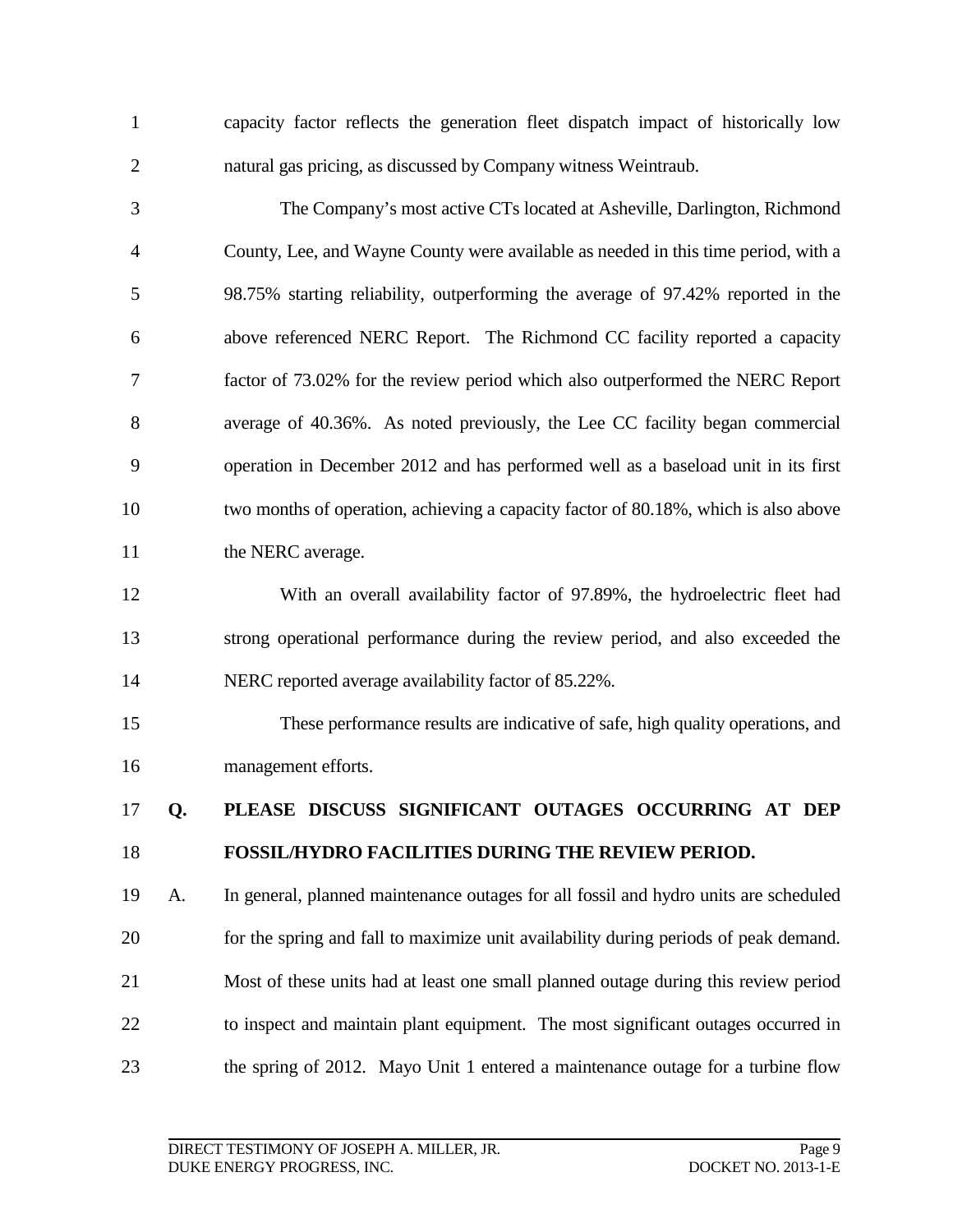guide and blading inspection which resulted in the need to complete significant repairs to the flow guides and blading. The Company took advantage of the outage time and performed additional maintenance efforts to ensure on-line reliability once the unit was fully repaired and back in service. These additional maintenance items included performing air heater washes for boilers, fuel handling maintenance and repairs, scrubber maintenance, rewiring of several power supplies, and a boiler feed pump thrust bearing replacement. Also in the spring, Roxboro Unit 1 entered a planned maintenance outage which involved major inspections on the boiler and turbine, and maintenance on the scrubber. More significant projects included coal burner replacements, generator stator rewind, condenser coating, and replacements for the economizer inlet header, scrubber damper, and waterwall tubing.

 For the CT fleet, the most significant outages occurred at Darlington, Cape Fear, and Wayne County facilities. The Darlington Unit 12 outage was the most significant due to turbine blade failure and subsequent damage. This event began in August of 2011 and is currently on schedule to complete in May 2013. Restoration of this unit involves extensive major work in the inlet, compressor, combustor, turbine, and exhaust sections of the unit. A generator stator rewind was required along with installation of a new generator rotor, and refurbishment of compressor diaphragms, pumps, motors, and valves. Other major restoration work included installation of water injection modification components, refurbishment of blade rings and seal housings, a new exhaust cylinder and exhaust rake, along with replacement of cable and conduit in the exhaust section, installation of refurbished journal bearings, and a new CT rotor and bearings. In addition to restoration, the Company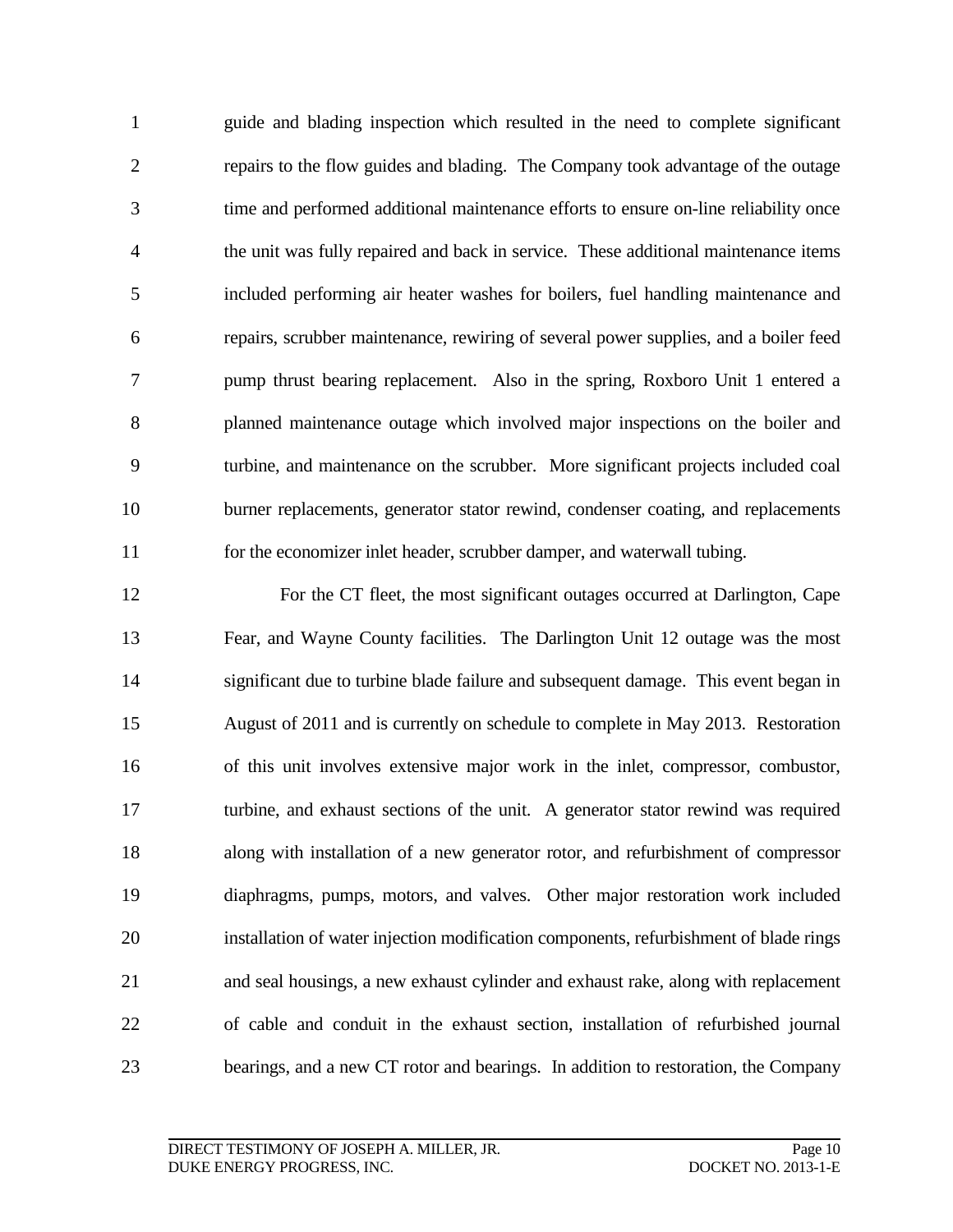is improving blade path thermocouples, generator controls, modifying exhaust bearing tunnels, and installing new instrumentation to provide improved information and control for operators.

 Cape Fear Unit 4 experienced an outage resulting from a bearing failure that was deemed uneconomical for repair given the retirement schedule for the unit. An outage at Wayne County involved Unit 1 which exhibited a high vibration trip in June 2012. Disassembly and inspection indicated damage to the mid-compressor case which required refurbishment. Other components, including combustion and turbine hardware and rotor, were also refurbished. The Company installed enhanced compressor blades to increase the compressor reliability. Testing, tuning, and alignments were performed, and the unit was returned to service in December 2012. Substation maintenance, switchyard upgrades and tie-ins, and control room upgrades resulted in planned outages at Blewett, Wayne County, and Weatherspoon.

 There were planned outages for major turbine work for CC units at Richmond County in the fall of 2012 and maintenance outages in February 2013 for the new Lee CC facility. Within the hydro fleet, significant planned outages included the Blewett Hydro Unit 5, which began a turbine gate rebuild, and Marshall Unit 2, which included a generator turbine inspection and headgate gearbox replacement.

## **Q. ARE EMISSION-REDUCING CHEMICALS NEEDED FOR USE WITH EMISSION-CONTROL EQUIPMENT AT THE COAL-FIRED STATIONS?**

## A. Yes. As discussed above, DEP has installed pollution control equipment on coal-fired units in order to meet various current federal, state, and local reduction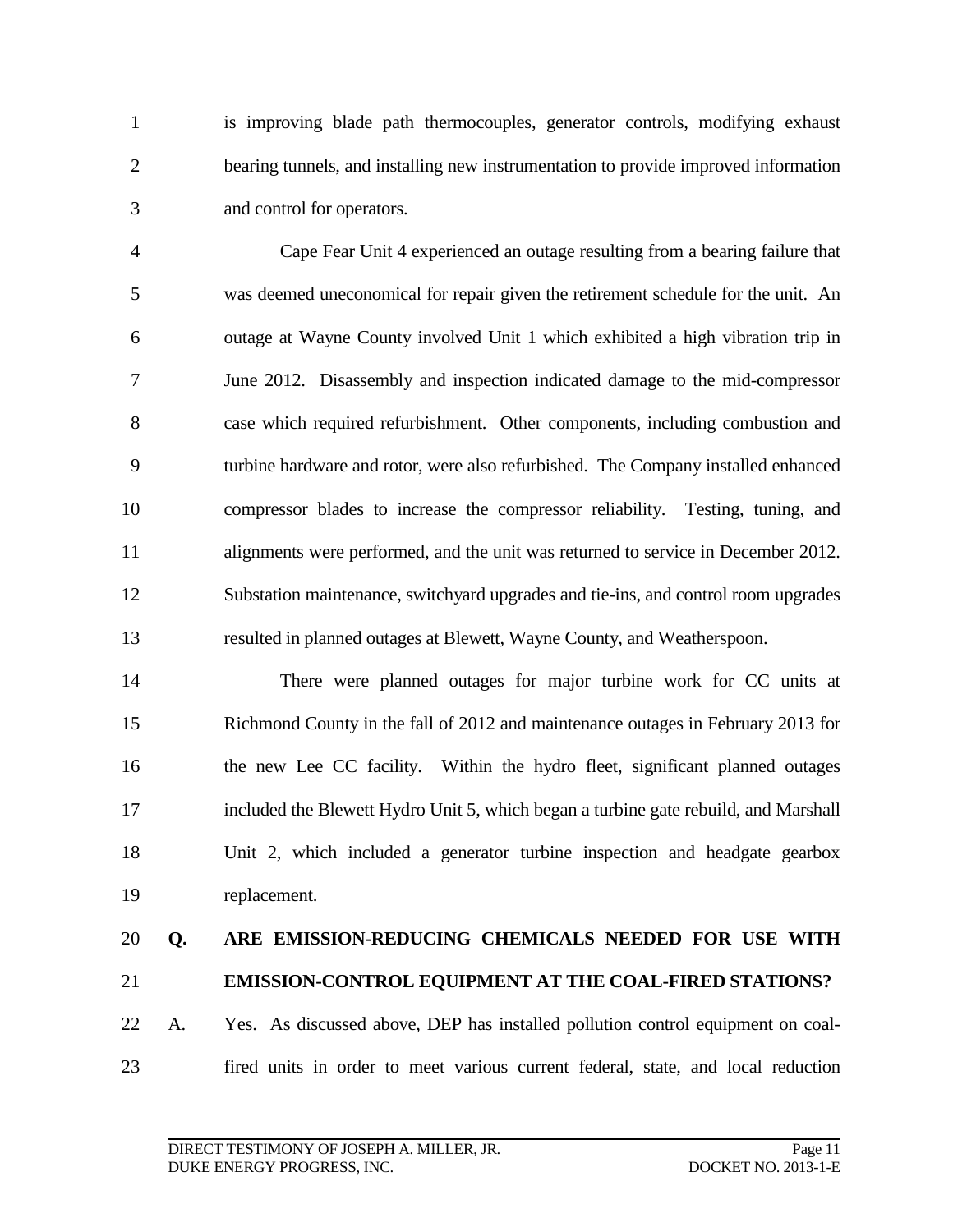1 requirements for  $NO_x$  and  $SO_x$  emissions. Each of these technologies requires the presence and consumption of specific chemicals which act as reagents in order for 3 the chemical reaction to occur that greatly reduces the  $NO<sub>x</sub>$  or  $SO<sub>x</sub>$  emissions. The SCR technology that DEP currently operates uses ammonia or, in the case of 5 Ashville, urea, which is converted to ammonia for  $NO<sub>x</sub>$  removal, and the scrubber 6 technology employed by DEP uses crushed limestone for  $SO<sub>2</sub>$  removal. Organic acid (often referred to as "DBA" or "dibasic acid") can also be used with the 8 scrubber technology for additional  $SO<sub>2</sub>$  removal. In addition, DEP also uses 9 magnesium hydroxide and calcium carbonate as reagents to mitigate increased  $SO_x$  and reduce slag formation in the boiler, which, if allowed to build, can significantly impair plant generation. This use of magnesium hydroxide and calcium carbonate allows DEP to meet increasing environmental standards and manage boiler slag formation in a cost efficient manner.

 Additionally, DEP is testing the use of other emission-reducing reagents, including, but not limited to, activated carbon, calcium bromide, and re-emission chemicals in order to meet present and future state and federal emission requirements. New advancements in the environmental control arena provide DEP with new and improved emission-reducing chemical opportunities (such as the aforementioned chemicals) that the Company can use to comply with its federal and state environmental obligations, which are ever-increasing. In order to meet these obligations in the least cost manner while continuing to provide reliable electric generation to our customers, DEP continually tests these new and improving emissions-reducing chemicals at its coal-fired plants with the hopes of eventually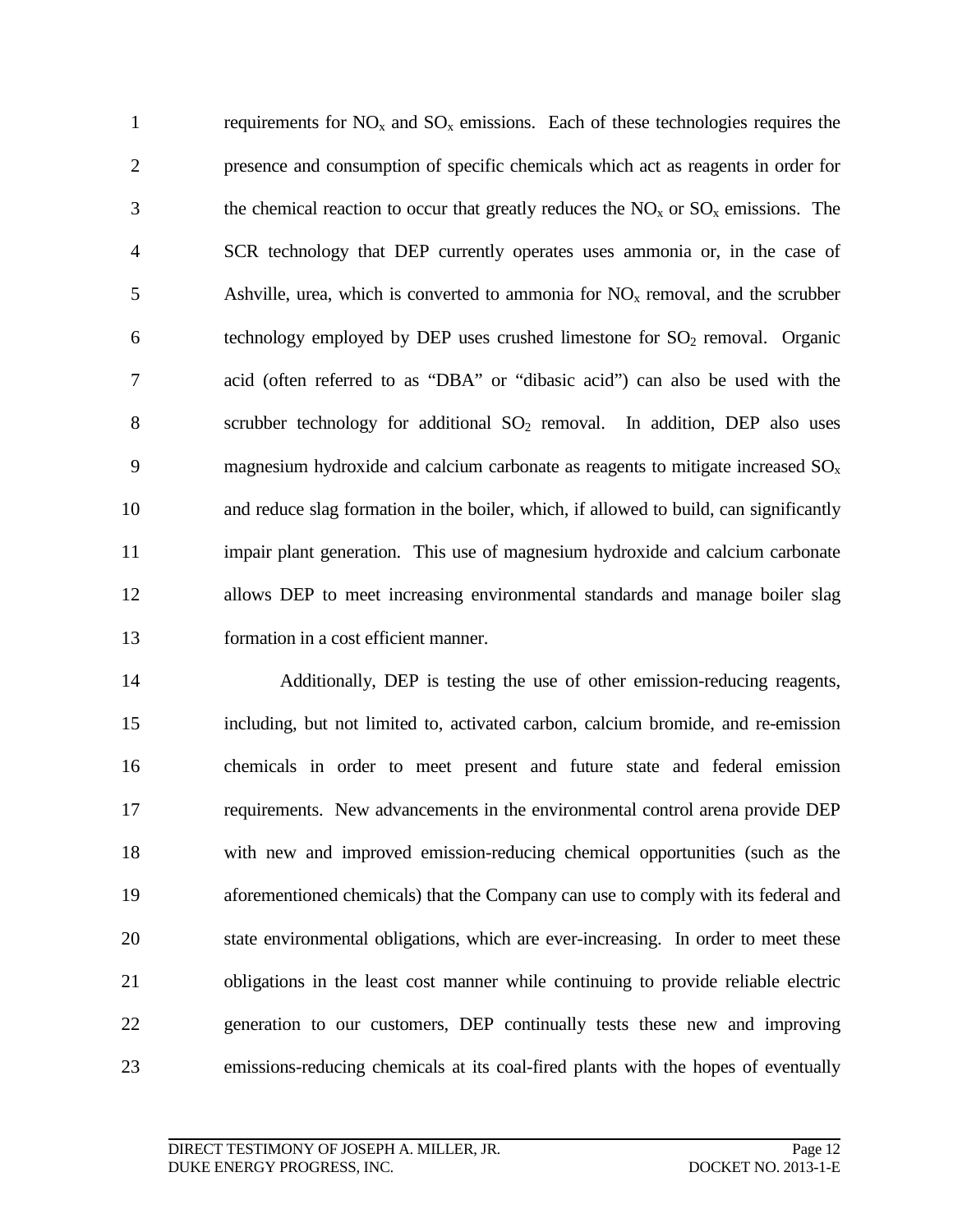using them to more efficiently reduce emissions.

 The quantity of chemicals consumed in these emission-reduction processes varies depending on the generation output of the unit, the chemical constituents in the coal being burned, and the level of emission reduction required. Station operators monitor each of these parameters to ensure that the equipment is being operated in an efficient and effective manner.

 SCR equipment is also an integral part of the design of the Lee CC Station and will likewise be employed at Sutton CC. Similar to coal-fired SCR equipment, 9 the specific purpose is to reduce  $NO<sub>x</sub>$  from the flue gases to meet environmental 10 regulations. Aqueous ammonia (19% solution of NH<sub>3</sub>) is introduced in the flue gas 11 in the presence of a catalyst and excess oxygen for  $NO<sub>x</sub>$  removal. The Company's current forecast does not anticipate the need for ammonia at the CC facilities for environmental compliance in the near term.

### **Q. HOW DOES DEP MANAGE THE COSTS OF THESE EMISSION-REDUCING CHEMICALS?**

 A. The Company's objectives in procuring emission-reducing chemicals and managing the resulting by-products are to provide the stations with the most effective total cost solution for operation of the unit, understand the technical capabilities of the equipment, assess emission-reducing chemical input and by-product output over the long-term, analyze the markets for those chemicals and by-products, and look for leverage opportunities with the chemical purchases and by-product sales contracts between stations and with other Duke Energy subsidiary operations. Overall, DEP is managing the impacts of all chemicals used to reduce emissions, favorable or